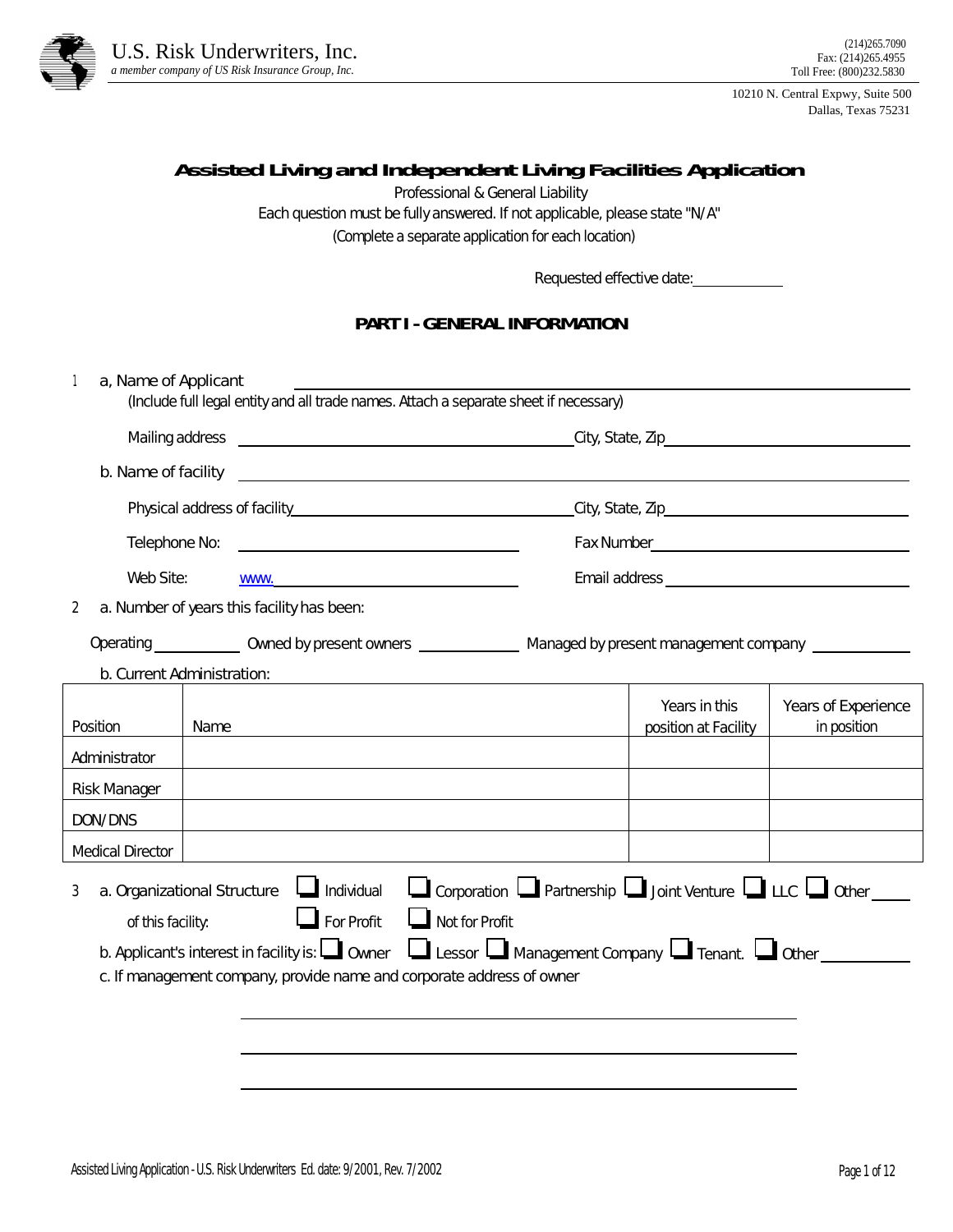d. Name and address of all similar facilities managed by this management company (if not included in submission for coverage):

|                             |                                                                       | 4. Is the applicant engaged in, owned by or associated with or involved in any other enterprise?                                                                                                                                                                                                                                                                                                                                                                                             |                     |                    |
|-----------------------------|-----------------------------------------------------------------------|----------------------------------------------------------------------------------------------------------------------------------------------------------------------------------------------------------------------------------------------------------------------------------------------------------------------------------------------------------------------------------------------------------------------------------------------------------------------------------------------|---------------------|--------------------|
|                             |                                                                       |                                                                                                                                                                                                                                                                                                                                                                                                                                                                                              |                     |                    |
|                             | 5. Does your state require licensure to operate? $\Box$ Yes $\Box$ No |                                                                                                                                                                                                                                                                                                                                                                                                                                                                                              |                     |                    |
|                             |                                                                       | a. Has license ever been revoked or suspended? $\Box$ Yes $\Box$ No                                                                                                                                                                                                                                                                                                                                                                                                                          |                     |                    |
|                             |                                                                       |                                                                                                                                                                                                                                                                                                                                                                                                                                                                                              |                     |                    |
| 6. Surveys and Inspections: |                                                                       |                                                                                                                                                                                                                                                                                                                                                                                                                                                                                              |                     |                    |
|                             |                                                                       |                                                                                                                                                                                                                                                                                                                                                                                                                                                                                              |                     |                    |
|                             |                                                                       |                                                                                                                                                                                                                                                                                                                                                                                                                                                                                              |                     |                    |
|                             |                                                                       | d. Date of any complaints or sentinel event investigation(s) within prior 18 months?                                                                                                                                                                                                                                                                                                                                                                                                         |                     | <b>ATTACH COPY</b> |
| 7. Age in Place Laws        |                                                                       |                                                                                                                                                                                                                                                                                                                                                                                                                                                                                              |                     |                    |
|                             |                                                                       | a. Does the state in which the facility is located have an "Age in Place Law? $\Box$ Yes $\Box$ No                                                                                                                                                                                                                                                                                                                                                                                           |                     |                    |
|                             |                                                                       | b. Does your facility offer an "Age in Place" program? $\Box$ Yes $\Box$ No                                                                                                                                                                                                                                                                                                                                                                                                                  |                     |                    |
|                             |                                                                       |                                                                                                                                                                                                                                                                                                                                                                                                                                                                                              |                     |                    |
|                             |                                                                       | PART II - DESCRIPTION OF SERVICES                                                                                                                                                                                                                                                                                                                                                                                                                                                            |                     |                    |
|                             | 1. Facility is operated as : $\Box$ Assisted Living                   | Independent Living Retirement Apartment                                                                                                                                                                                                                                                                                                                                                                                                                                                      |                     |                    |
| NOTE:                       | <b>Both</b>                                                           | $\Box$ Other                                                                                                                                                                                                                                                                                                                                                                                                                                                                                 |                     |                    |
|                             |                                                                       | If the facility includes skilled nursing beds, please complete the appropriate application.                                                                                                                                                                                                                                                                                                                                                                                                  |                     |                    |
| 2. a. Unit designations:    |                                                                       |                                                                                                                                                                                                                                                                                                                                                                                                                                                                                              |                     |                    |
|                             | Unit Type                                                             | Units/Beds designated                                                                                                                                                                                                                                                                                                                                                                                                                                                                        | Units/Beds Occupied |                    |
|                             | Assisted Living                                                       |                                                                                                                                                                                                                                                                                                                                                                                                                                                                                              |                     |                    |
|                             | Independent Living                                                    |                                                                                                                                                                                                                                                                                                                                                                                                                                                                                              |                     |                    |
|                             |                                                                       |                                                                                                                                                                                                                                                                                                                                                                                                                                                                                              |                     |                    |
|                             | <u> 1990 - Johann Barbara, mart</u><br>Other                          |                                                                                                                                                                                                                                                                                                                                                                                                                                                                                              |                     |                    |
|                             |                                                                       | b. Fully describe services provided for Independent Living Residents:                                                                                                                                                                                                                                                                                                                                                                                                                        |                     |                    |
|                             |                                                                       |                                                                                                                                                                                                                                                                                                                                                                                                                                                                                              |                     |                    |
|                             |                                                                       |                                                                                                                                                                                                                                                                                                                                                                                                                                                                                              |                     |                    |
|                             |                                                                       |                                                                                                                                                                                                                                                                                                                                                                                                                                                                                              |                     |                    |
| C.                          | Other services provided:                                              |                                                                                                                                                                                                                                                                                                                                                                                                                                                                                              |                     |                    |
|                             | Adult Day Care                                                        | #of Licensed beds __________________________ # of client days per year _______                                                                                                                                                                                                                                                                                                                                                                                                               |                     |                    |
|                             | Hospice Care                                                          | # of residents                                                                                                                                                                                                                                                                                                                                                                                                                                                                               |                     |                    |
|                             | Home Health Care                                                      | $\blacksquare$ # of visits per year<br>$\begin{tabular}{ccccc} \multicolumn{2}{c }{\textbf{1} & \multicolumn{2}{c }{\textbf{2} & \multicolumn{2}{c }{\textbf{3} & \multicolumn{2}{c }{\textbf{4} & \multicolumn{2}{c }{\textbf{5} & \multicolumn{2}{c }{\textbf{6} & \multicolumn{2}{c }{\textbf{6} & \multicolumn{2}{c }{\textbf{6} & \multicolumn{2}{c }{\textbf{6} & \multicolumn{2}{c }{\textbf{6} & \multicolumn{2}{c }{\textbf{6} & \multicolumn{2}{c }{\textbf{6} & \multicolumn{2}{$ |                     |                    |
|                             | Respite Care                                                          |                                                                                                                                                                                                                                                                                                                                                                                                                                                                                              |                     |                    |
|                             | Child Day Care                                                        | NOTE: We are unable to provide coverage for this service.                                                                                                                                                                                                                                                                                                                                                                                                                                    |                     |                    |

Assisted Living Application - U.S. Risk Underwriters Ed. date: 9/2001, Rev. 7/2002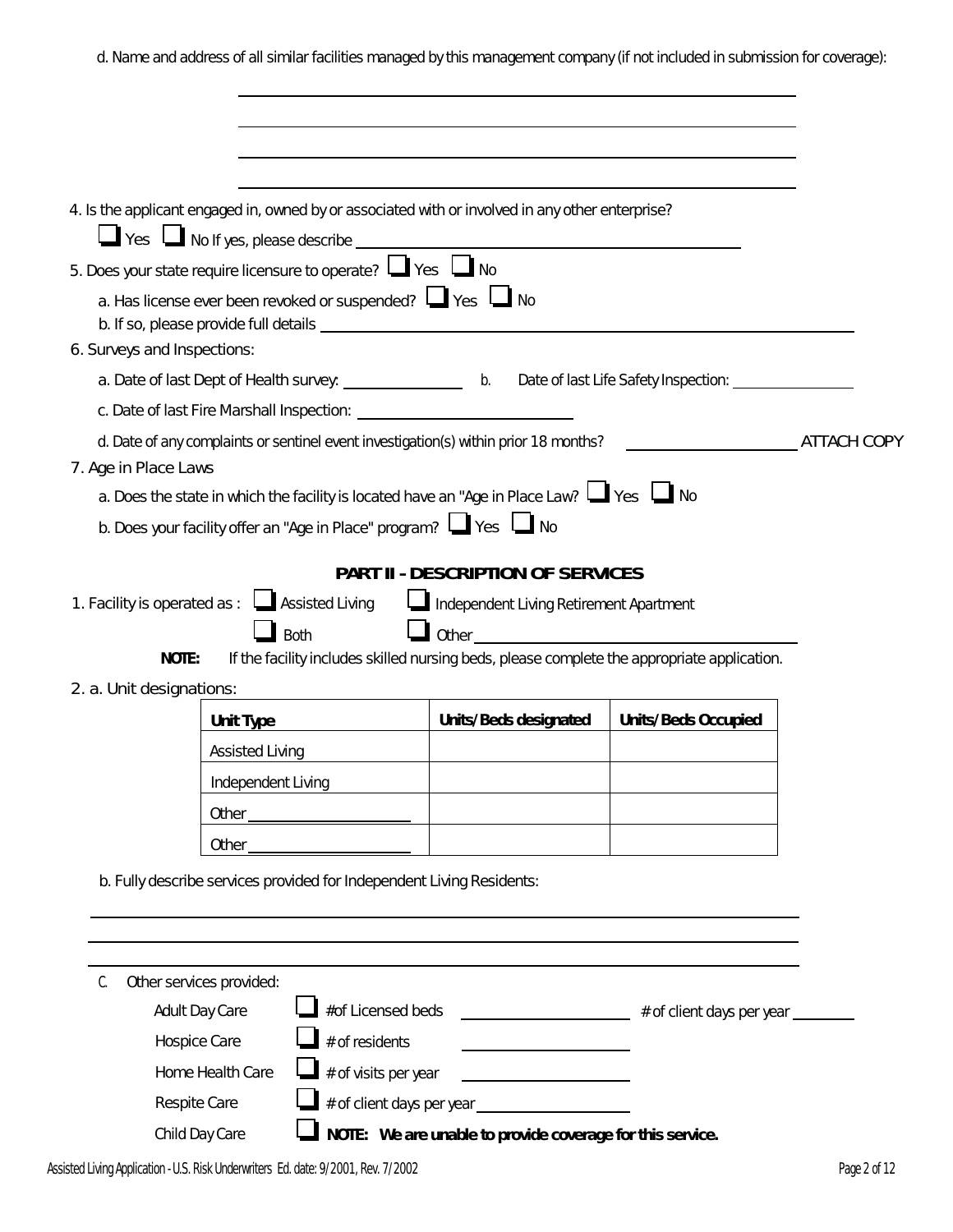3. Level of Activities of Daily Living (ADL's) provided -

|                | Activity                                                                                                                   | # Dependent                                                                                                                                                | # Moderate                                                                                        | #Independent |
|----------------|----------------------------------------------------------------------------------------------------------------------------|------------------------------------------------------------------------------------------------------------------------------------------------------------|---------------------------------------------------------------------------------------------------|--------------|
| Toileting      |                                                                                                                            |                                                                                                                                                            |                                                                                                   |              |
|                | Dressing/grooming                                                                                                          |                                                                                                                                                            |                                                                                                   |              |
| Medicine       |                                                                                                                            |                                                                                                                                                            |                                                                                                   |              |
| Eating         |                                                                                                                            |                                                                                                                                                            |                                                                                                   |              |
| Bathing        |                                                                                                                            |                                                                                                                                                            |                                                                                                   |              |
| Ambulating     |                                                                                                                            |                                                                                                                                                            |                                                                                                   |              |
|                | Bladder management                                                                                                         |                                                                                                                                                            |                                                                                                   |              |
|                | Bowel management                                                                                                           |                                                                                                                                                            |                                                                                                   |              |
|                | Lifting/transfers                                                                                                          |                                                                                                                                                            |                                                                                                   |              |
| Transportation |                                                                                                                            |                                                                                                                                                            |                                                                                                   |              |
|                |                                                                                                                            |                                                                                                                                                            | d. How many residents are ambulatory and are NOT restricted physically from leaving the premises? |              |
|                | e. Is a sign out required? $\Box$ Yes $\Box$ No<br>4. Recreational facilities: Check all that apply<br>$\blacksquare$ None |                                                                                                                                                            | Swimming Pool Please provide description including depths, supervision and location               |              |
|                | Fenced $\Box$ Yes $\Box$ No<br>Locked $\Box$ Yes $\Box$ No                                                                 | Fence height: ___________________                                                                                                                          |                                                                                                   |              |
|                |                                                                                                                            | Are residents permitted to use the pool without staff present? $\Box$ Yes $\Box$ No<br>Do any of the units open directly to the pool? $\Box$ Yes $\Box$ No |                                                                                                   |              |
|                | Is the pool $\Box$ Indoors $\Box$ Outdoors                                                                                 |                                                                                                                                                            |                                                                                                   |              |
|                | Exercise/Weight room<br>Sauna/Hot Tub area                                                                                 |                                                                                                                                                            |                                                                                                   |              |

a.  $#$  of rosidents who require assistance with:

5. Fully describe all bodies of water on the premises, their use and safeguards currently in place: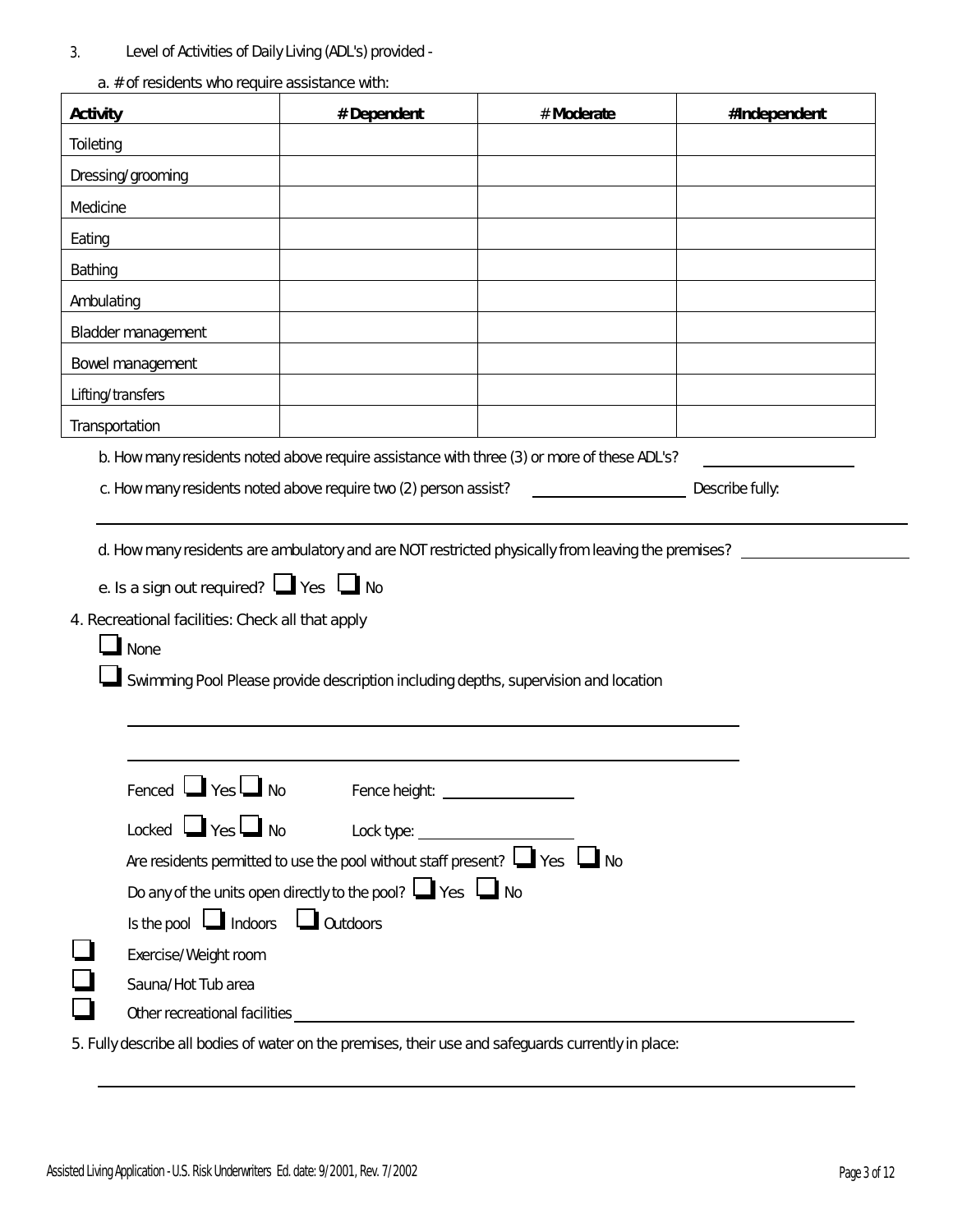|                |                                                | 6. Are there any sporting events involving residents $\Box$ Yes $\Box$ No If yes, fully describe |                                     |                                                                                                                                         |  |
|----------------|------------------------------------------------|--------------------------------------------------------------------------------------------------|-------------------------------------|-----------------------------------------------------------------------------------------------------------------------------------------|--|
|                |                                                | 7. a. Is alcohol served or allowed on the premises? $\Box$ Yes $\Box$ No                         |                                     |                                                                                                                                         |  |
|                |                                                |                                                                                                  |                                     | b. If so, fully describe under what circumstances, how often and for what purpose __________________                                    |  |
|                |                                                | c. Amount of receipts generated from such sales                                                  |                                     |                                                                                                                                         |  |
|                |                                                | 8. Are pets allowed on the premises? $\Box$ Yes $\Box$ No                                        | 1 If yes, under what circumstances? |                                                                                                                                         |  |
|                |                                                |                                                                                                  |                                     | 9. Is resident required to provide proof of comprehensive personal liability or tenant homeowners coverage? [1] Yes                     |  |
|                | activities calendar.)                          |                                                                                                  |                                     | 10. a. Fully describe all off premises activities sponsored or conducted by the facility in the past three months. (You may attach your |  |
|                |                                                | facilities or be a part of the outings? ■ Yes ■ No                                               | PART III - RESIDENT PROFILES        | b. As respects all of the above recreational or offsite activities, are they restricted to resident use only or may the public use the  |  |
| 1. Age Groups: |                                                |                                                                                                  |                                     |                                                                                                                                         |  |
|                | Age Group                                      | # of Designated/<br>Licensed beds                                                                | # occupied<br>beds                  |                                                                                                                                         |  |
|                | Less than 21                                   |                                                                                                  |                                     |                                                                                                                                         |  |
|                | 21-49                                          |                                                                                                  |                                     |                                                                                                                                         |  |
|                | 50-65                                          |                                                                                                  |                                     |                                                                                                                                         |  |
|                | Over 65                                        |                                                                                                  |                                     |                                                                                                                                         |  |
|                |                                                | 2. Patient Census - Residents receiving services relating to:                                    |                                     |                                                                                                                                         |  |
|                | Service                                        |                                                                                                  | # Ambulatory                        | #Non-Ambulatory                                                                                                                         |  |
|                | Alzheimer's/Dementia                           |                                                                                                  |                                     |                                                                                                                                         |  |
|                | Aged but mentally functional                   |                                                                                                  |                                     |                                                                                                                                         |  |
|                | Aged but physically functional                 |                                                                                                  |                                     |                                                                                                                                         |  |
|                | Aged but mentally and physically<br>Functional |                                                                                                  |                                     |                                                                                                                                         |  |
|                | Other_                                         |                                                                                                  |                                     |                                                                                                                                         |  |
|                |                                                |                                                                                                  |                                     |                                                                                                                                         |  |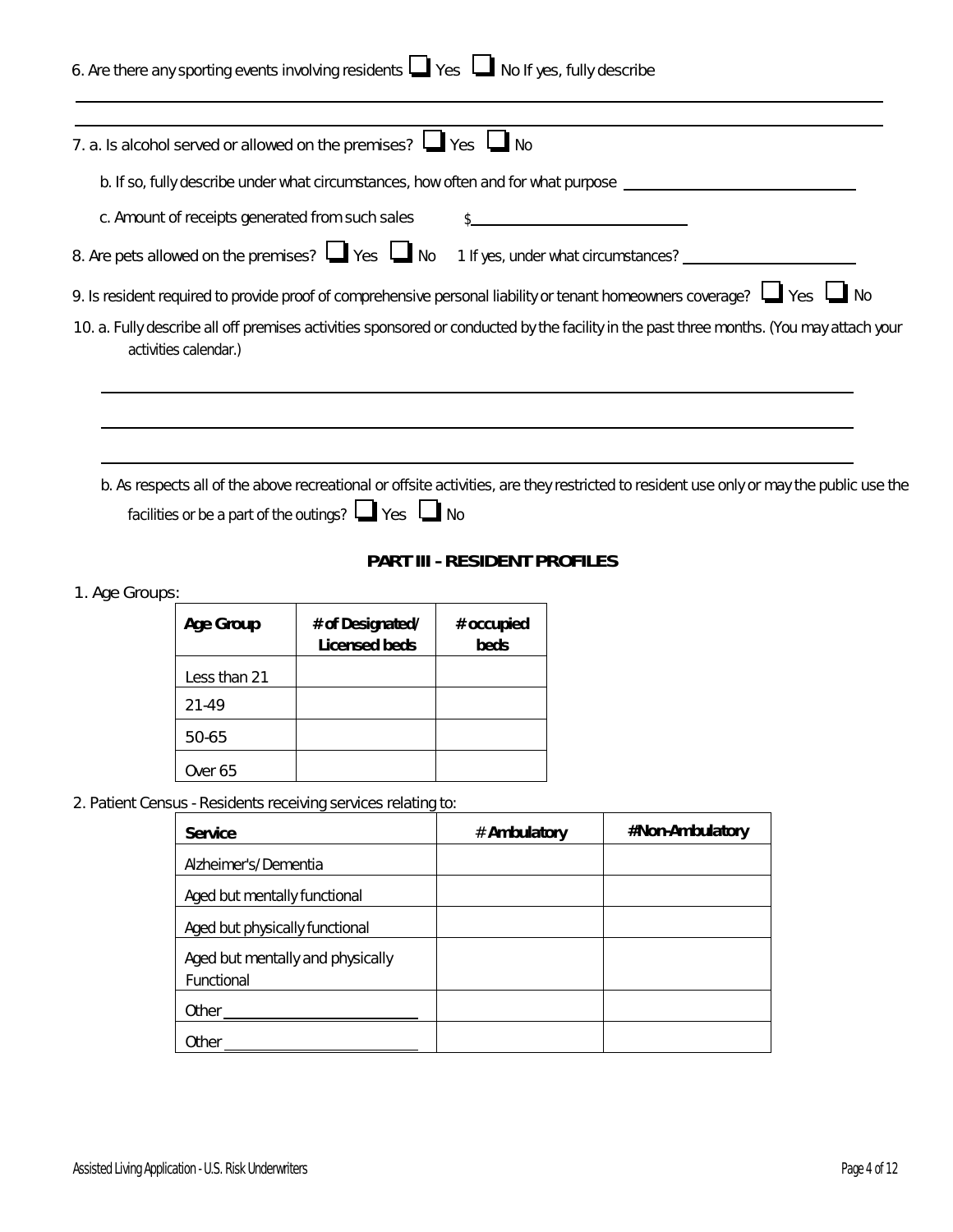## 3. Cueing and Redirection:

| Level of care                                   | # of Ambulatory | # of Non-Ambulatory |
|-------------------------------------------------|-----------------|---------------------|
| <b>High level of redirection and cueing</b>     |                 |                     |
| <b>Moderate level</b> of redirection and cueing |                 |                     |
| <b>Minimal level</b> of redirection and cueing  |                 |                     |

4. Number of residents using

wheelchairs canes walkers scooters

# **PART IV - STAFFING**

1. #of staff on duty:

| <b>Staff</b> |                                                  | 1st Shift                                                                          | 2nd Shift                                                                                          | 3rd Shift                                                                                                                         |
|--------------|--------------------------------------------------|------------------------------------------------------------------------------------|----------------------------------------------------------------------------------------------------|-----------------------------------------------------------------------------------------------------------------------------------|
| <b>RN</b>    |                                                  |                                                                                    |                                                                                                    |                                                                                                                                   |
| LPN          |                                                  |                                                                                    |                                                                                                    |                                                                                                                                   |
| CNA's        |                                                  |                                                                                    |                                                                                                    |                                                                                                                                   |
|              | RESIDENT ASSISTANTS                              |                                                                                    |                                                                                                    |                                                                                                                                   |
|              | <b>MEDICATION AIDE</b>                           |                                                                                    |                                                                                                    |                                                                                                                                   |
|              | ADMINISTRATOR                                    |                                                                                    |                                                                                                    |                                                                                                                                   |
|              | OTHER (Specify)                                  |                                                                                    |                                                                                                    |                                                                                                                                   |
|              |                                                  |                                                                                    | a. Are any of the above required to maintain their own professional coverage? $\Box$ Yes $\Box$ No |                                                                                                                                   |
|              |                                                  |                                                                                    |                                                                                                    |                                                                                                                                   |
|              |                                                  |                                                                                    |                                                                                                    |                                                                                                                                   |
|              |                                                  |                                                                                    |                                                                                                    |                                                                                                                                   |
|              |                                                  | a. Is the facility a drug and alcohol free workplace? $\Box$ Yes $\Box$ No         |                                                                                                    |                                                                                                                                   |
|              |                                                  | b. Is 24 hour supervision of all employees provided? $\Box$ Yes $\Box$ No          |                                                                                                    |                                                                                                                                   |
|              |                                                  |                                                                                    | c. Are prior employment histories of all employees checked? $\Box$ Yes $\Box$ No By what method?   |                                                                                                                                   |
|              |                                                  | d. Are criminal background checks performed on all employees? $\Box$ Yes $\Box$ No |                                                                                                    |                                                                                                                                   |
|              |                                                  |                                                                                    |                                                                                                    | e. Are pre-employment physicals, including mobility screening and drug screening, required of all employees? $\Box$ Yes $\Box$ No |
|              |                                                  | f. Is drug testing performed on all employees? Ves No                              |                                                                                                    |                                                                                                                                   |
|              | g. Are volunteers utilized? $\Box$ Yes $\Box$ No |                                                                                    |                                                                                                    |                                                                                                                                   |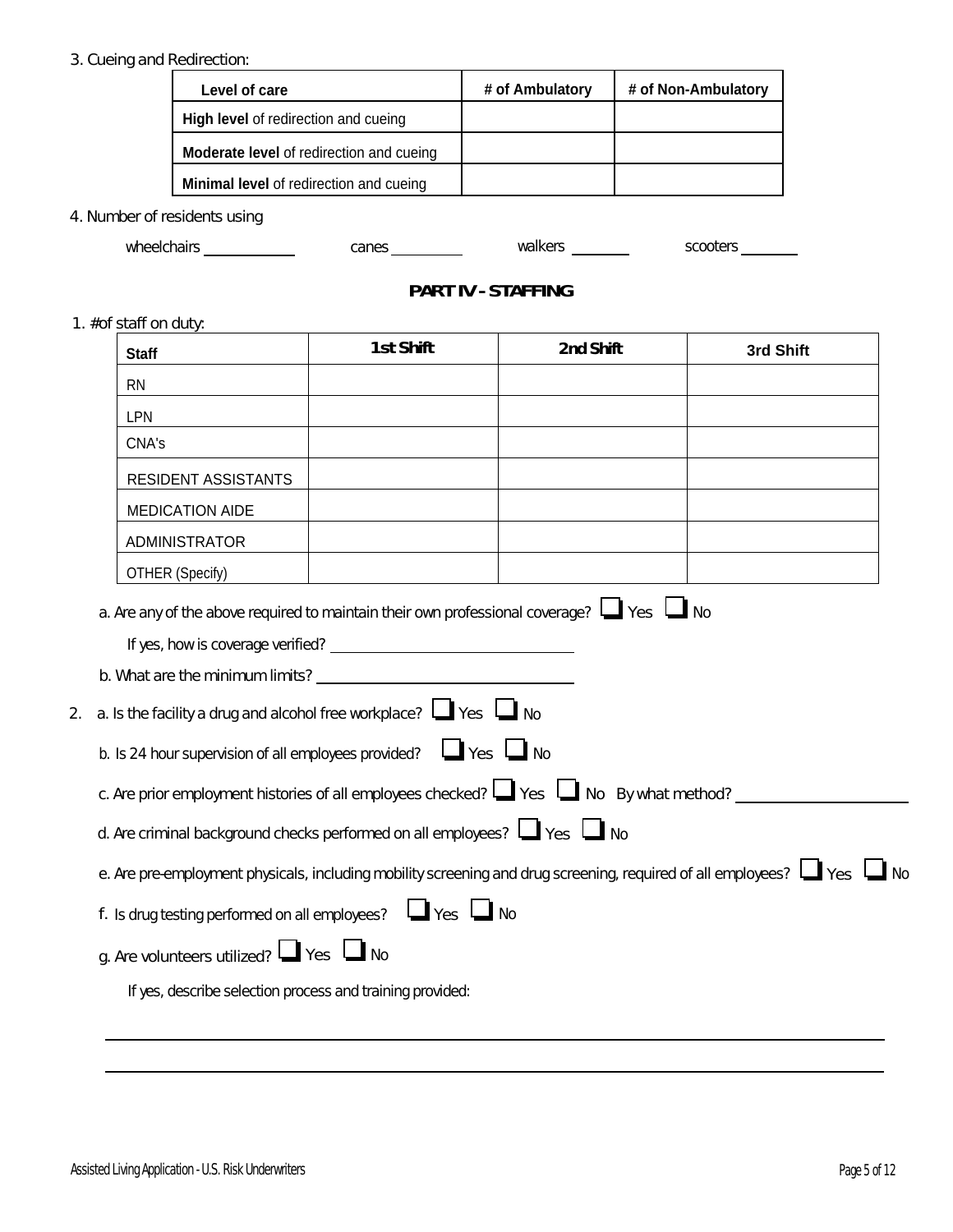3. Describe training for all NEW employees for each class of employee:

| LPN: <u>www.community.community.community.com</u><br>4. Are competencies assessed for employees? $\Box$ Yes $\Box$ No<br>5. How many in-services are required for employees on an annual basis? _____________________________<br>PART V - ADMISSION POLICY<br>1. Is a nursing assessment conducted for all new residents, including readmissions? $\Box$ Yes $\Box$ No<br>If yes, does this assessment include the evaluation of:<br>$\Box$ Yes $\Box$ No<br>Mobility limitations<br>$\Box$ Yes $\Box$ No<br>History of prior injuries<br>$\mathbf{I}$ Yes $\mathbf{I}$ No<br>Required assistance<br>$\Box$ Yes $\Box$ No<br>Disorientation, history of wandering or elopement<br>$\Box$ Yes $\Box$ No<br>History of skin problems<br>$\Box$ Yes $\Box$ No<br>History of falls<br>$\Box$ Yes $\Box$ No<br>Psychiatric history<br>$\Box$ Yes $\Box$ No<br><b>Cognition limitations</b><br>$\Box$ Yes $\Box$ No<br>2. Are attending physician written orders required for admission?<br>3. Do you accept residents who are a threat to themselves or others? └█ Yes └█ No<br>4. Is a current (within last 60 days) physical required before admission?<br>PART VI - ASSESSMENT PROCEDURES<br>1. How often is the service plan updated?<br><u> and</u> the service plan updated?<br><u> and the service plane updated?</u><br>2. a. Are medications self-administered? $\Box$ Yes $\Box$ No<br>b. If yes, what percentage of residents self-administer? ___________% Does this include injections? Log Yes Log<br>c. Who dispenses medications to the residents? $\Box$ RN $\Box$ LVN $\Box$ Medication Aide $\Box$ Other ________ | RN: <b>All and Containing the Containing Street and Containing Street and Containing Street and Containing Street and</b> |
|---------------------------------------------------------------------------------------------------------------------------------------------------------------------------------------------------------------------------------------------------------------------------------------------------------------------------------------------------------------------------------------------------------------------------------------------------------------------------------------------------------------------------------------------------------------------------------------------------------------------------------------------------------------------------------------------------------------------------------------------------------------------------------------------------------------------------------------------------------------------------------------------------------------------------------------------------------------------------------------------------------------------------------------------------------------------------------------------------------------------------------------------------------------------------------------------------------------------------------------------------------------------------------------------------------------------------------------------------------------------------------------------------------------------------------------------------------------------------------------------------------------------------------------------------------------------------------------------------------------------------------|---------------------------------------------------------------------------------------------------------------------------|
|                                                                                                                                                                                                                                                                                                                                                                                                                                                                                                                                                                                                                                                                                                                                                                                                                                                                                                                                                                                                                                                                                                                                                                                                                                                                                                                                                                                                                                                                                                                                                                                                                                 |                                                                                                                           |
|                                                                                                                                                                                                                                                                                                                                                                                                                                                                                                                                                                                                                                                                                                                                                                                                                                                                                                                                                                                                                                                                                                                                                                                                                                                                                                                                                                                                                                                                                                                                                                                                                                 |                                                                                                                           |
|                                                                                                                                                                                                                                                                                                                                                                                                                                                                                                                                                                                                                                                                                                                                                                                                                                                                                                                                                                                                                                                                                                                                                                                                                                                                                                                                                                                                                                                                                                                                                                                                                                 |                                                                                                                           |
|                                                                                                                                                                                                                                                                                                                                                                                                                                                                                                                                                                                                                                                                                                                                                                                                                                                                                                                                                                                                                                                                                                                                                                                                                                                                                                                                                                                                                                                                                                                                                                                                                                 |                                                                                                                           |
|                                                                                                                                                                                                                                                                                                                                                                                                                                                                                                                                                                                                                                                                                                                                                                                                                                                                                                                                                                                                                                                                                                                                                                                                                                                                                                                                                                                                                                                                                                                                                                                                                                 |                                                                                                                           |
|                                                                                                                                                                                                                                                                                                                                                                                                                                                                                                                                                                                                                                                                                                                                                                                                                                                                                                                                                                                                                                                                                                                                                                                                                                                                                                                                                                                                                                                                                                                                                                                                                                 |                                                                                                                           |
|                                                                                                                                                                                                                                                                                                                                                                                                                                                                                                                                                                                                                                                                                                                                                                                                                                                                                                                                                                                                                                                                                                                                                                                                                                                                                                                                                                                                                                                                                                                                                                                                                                 |                                                                                                                           |
|                                                                                                                                                                                                                                                                                                                                                                                                                                                                                                                                                                                                                                                                                                                                                                                                                                                                                                                                                                                                                                                                                                                                                                                                                                                                                                                                                                                                                                                                                                                                                                                                                                 |                                                                                                                           |
|                                                                                                                                                                                                                                                                                                                                                                                                                                                                                                                                                                                                                                                                                                                                                                                                                                                                                                                                                                                                                                                                                                                                                                                                                                                                                                                                                                                                                                                                                                                                                                                                                                 |                                                                                                                           |
|                                                                                                                                                                                                                                                                                                                                                                                                                                                                                                                                                                                                                                                                                                                                                                                                                                                                                                                                                                                                                                                                                                                                                                                                                                                                                                                                                                                                                                                                                                                                                                                                                                 |                                                                                                                           |
|                                                                                                                                                                                                                                                                                                                                                                                                                                                                                                                                                                                                                                                                                                                                                                                                                                                                                                                                                                                                                                                                                                                                                                                                                                                                                                                                                                                                                                                                                                                                                                                                                                 |                                                                                                                           |
|                                                                                                                                                                                                                                                                                                                                                                                                                                                                                                                                                                                                                                                                                                                                                                                                                                                                                                                                                                                                                                                                                                                                                                                                                                                                                                                                                                                                                                                                                                                                                                                                                                 |                                                                                                                           |
|                                                                                                                                                                                                                                                                                                                                                                                                                                                                                                                                                                                                                                                                                                                                                                                                                                                                                                                                                                                                                                                                                                                                                                                                                                                                                                                                                                                                                                                                                                                                                                                                                                 |                                                                                                                           |
|                                                                                                                                                                                                                                                                                                                                                                                                                                                                                                                                                                                                                                                                                                                                                                                                                                                                                                                                                                                                                                                                                                                                                                                                                                                                                                                                                                                                                                                                                                                                                                                                                                 |                                                                                                                           |
|                                                                                                                                                                                                                                                                                                                                                                                                                                                                                                                                                                                                                                                                                                                                                                                                                                                                                                                                                                                                                                                                                                                                                                                                                                                                                                                                                                                                                                                                                                                                                                                                                                 |                                                                                                                           |
|                                                                                                                                                                                                                                                                                                                                                                                                                                                                                                                                                                                                                                                                                                                                                                                                                                                                                                                                                                                                                                                                                                                                                                                                                                                                                                                                                                                                                                                                                                                                                                                                                                 |                                                                                                                           |
|                                                                                                                                                                                                                                                                                                                                                                                                                                                                                                                                                                                                                                                                                                                                                                                                                                                                                                                                                                                                                                                                                                                                                                                                                                                                                                                                                                                                                                                                                                                                                                                                                                 |                                                                                                                           |
|                                                                                                                                                                                                                                                                                                                                                                                                                                                                                                                                                                                                                                                                                                                                                                                                                                                                                                                                                                                                                                                                                                                                                                                                                                                                                                                                                                                                                                                                                                                                                                                                                                 |                                                                                                                           |
|                                                                                                                                                                                                                                                                                                                                                                                                                                                                                                                                                                                                                                                                                                                                                                                                                                                                                                                                                                                                                                                                                                                                                                                                                                                                                                                                                                                                                                                                                                                                                                                                                                 |                                                                                                                           |
|                                                                                                                                                                                                                                                                                                                                                                                                                                                                                                                                                                                                                                                                                                                                                                                                                                                                                                                                                                                                                                                                                                                                                                                                                                                                                                                                                                                                                                                                                                                                                                                                                                 |                                                                                                                           |
|                                                                                                                                                                                                                                                                                                                                                                                                                                                                                                                                                                                                                                                                                                                                                                                                                                                                                                                                                                                                                                                                                                                                                                                                                                                                                                                                                                                                                                                                                                                                                                                                                                 |                                                                                                                           |
|                                                                                                                                                                                                                                                                                                                                                                                                                                                                                                                                                                                                                                                                                                                                                                                                                                                                                                                                                                                                                                                                                                                                                                                                                                                                                                                                                                                                                                                                                                                                                                                                                                 |                                                                                                                           |
|                                                                                                                                                                                                                                                                                                                                                                                                                                                                                                                                                                                                                                                                                                                                                                                                                                                                                                                                                                                                                                                                                                                                                                                                                                                                                                                                                                                                                                                                                                                                                                                                                                 |                                                                                                                           |
|                                                                                                                                                                                                                                                                                                                                                                                                                                                                                                                                                                                                                                                                                                                                                                                                                                                                                                                                                                                                                                                                                                                                                                                                                                                                                                                                                                                                                                                                                                                                                                                                                                 |                                                                                                                           |
|                                                                                                                                                                                                                                                                                                                                                                                                                                                                                                                                                                                                                                                                                                                                                                                                                                                                                                                                                                                                                                                                                                                                                                                                                                                                                                                                                                                                                                                                                                                                                                                                                                 |                                                                                                                           |
| a. Do employees of the facility administer medications? $\Box$ Yes $\Box$ No<br>3.                                                                                                                                                                                                                                                                                                                                                                                                                                                                                                                                                                                                                                                                                                                                                                                                                                                                                                                                                                                                                                                                                                                                                                                                                                                                                                                                                                                                                                                                                                                                              |                                                                                                                           |
| b. Who administers medications to the residents? $\Box$ RN $\Box$ LVN $\Box$ Medication Aide $\Box$ Other _______<br>c. Where are medications stored?<br>4. How are medications packaged when received from the vendor? (ie. bubble pack, etc.)                                                                                                                                                                                                                                                                                                                                                                                                                                                                                                                                                                                                                                                                                                                                                                                                                                                                                                                                                                                                                                                                                                                                                                                                                                                                                                                                                                                 |                                                                                                                           |
| 5. Is there a system in place to track medication errors? $\Box$ Yes $\Box$ No                                                                                                                                                                                                                                                                                                                                                                                                                                                                                                                                                                                                                                                                                                                                                                                                                                                                                                                                                                                                                                                                                                                                                                                                                                                                                                                                                                                                                                                                                                                                                  |                                                                                                                           |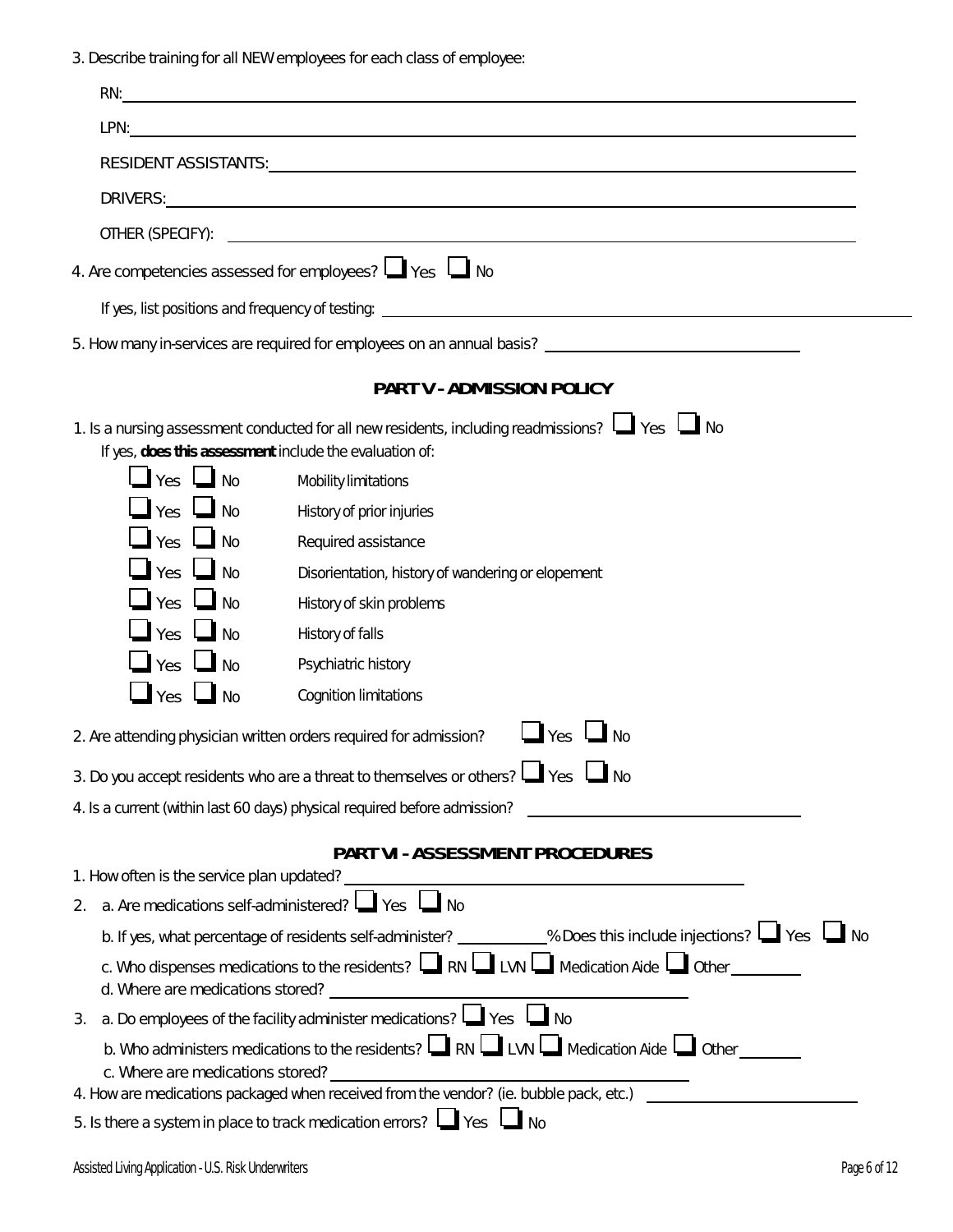# **PART VII - MONITORING AND CONTROLS**

| 1. Who determines if the resident must be transferred to another facility for further medical diagnosis/treatment? (ie: hospital, clinic or<br>nursing facility) |
|------------------------------------------------------------------------------------------------------------------------------------------------------------------|
| 2. Who determines if the resident's needs are beyond the scope of the services provided by the facility?                                                         |
|                                                                                                                                                                  |
| b. In the past 12 months, how many residents have involuntarily been moved from the facility?                                                                    |
|                                                                                                                                                                  |
| 4. How often are residents monitored by staff?<br><u> 1989 - Johann Barbara, martin a</u>                                                                        |
| 5. Are all residents accounted for at least once every 24 hours? $\Box$ Yes $\Box$ No                                                                            |
| 6. Are call buttons operational in each room? $\Box$ Yes $\Box$ No                                                                                               |
| 7. Are handrails provided in hallways and bathrooms? $\Box$ Yes $\Box$ No                                                                                        |
| 8. Are bathtubs/showers equipped with nonslip surfaces? $\Box$ Yes $\Box$ No                                                                                     |
| 9. Is there a 24 hour "Awake Staff"on premises? $\Box$ Yes $\Box$ No                                                                                             |
| PART VIII - SMOKING POLICIES AND PROCEDURES                                                                                                                      |
| 1. Are any residents allowed to smoke unattended? $\Box$ Yes $\Box$ No                                                                                           |
| 2. Are residents allowed to possess their own matches or lighters? Wes No                                                                                        |
| 3. Is smoking allowed in the residents'room? Wes No                                                                                                              |
| 4.                                                                                                                                                               |
| b. LI Inside QUI outside                                                                                                                                         |
| c. Are smoking areas supervised by a member of the staff? $\Box$ Yes $\Box$ No                                                                                   |
| d. Are fire alarms in place and fully functional in all smoking areas? $\Box$ Yes $\Box$ No                                                                      |
| ATTACH YOUR SMOKING POLICY & PROCEDURES                                                                                                                          |
| PART IX - COOKING FACILITIES                                                                                                                                     |
| 1. Are there common dining facilities? I Ves I No Is smoking allowed in the dining area? I Yes I No                                                              |
| $\Box$ Yes $\Box$ No<br>2. a. Do individual rooms/apartments have cooking appliances?                                                                            |
| b. If yes, are they $\Box$ Gas $\Box$ Electric<br>Microwave only                                                                                                 |
| $\mathsf{I}$ Yes<br>$\Box$ No<br>3. Are cooking areas equipped with automatic extinguishing systems?                                                             |
| Yes<br>4. Does facility staff have the ability to disconnect the cooking appliances?                                                                             |
| $\Box$ Yes $\Box$ No<br>5. a. Is each unit/apartment equipped by functional smoke alarms?                                                                        |
| $\mathbf{\mathsf{I}}$ Yes<br>$\mathbf{l}$ No<br>b. Are smoke alarms connected to a central station alarm system?                                                 |
| 6. Are regular fire drills performed by staff? $\Box$ Yes $\Box$ No<br>If so, how often?                                                                         |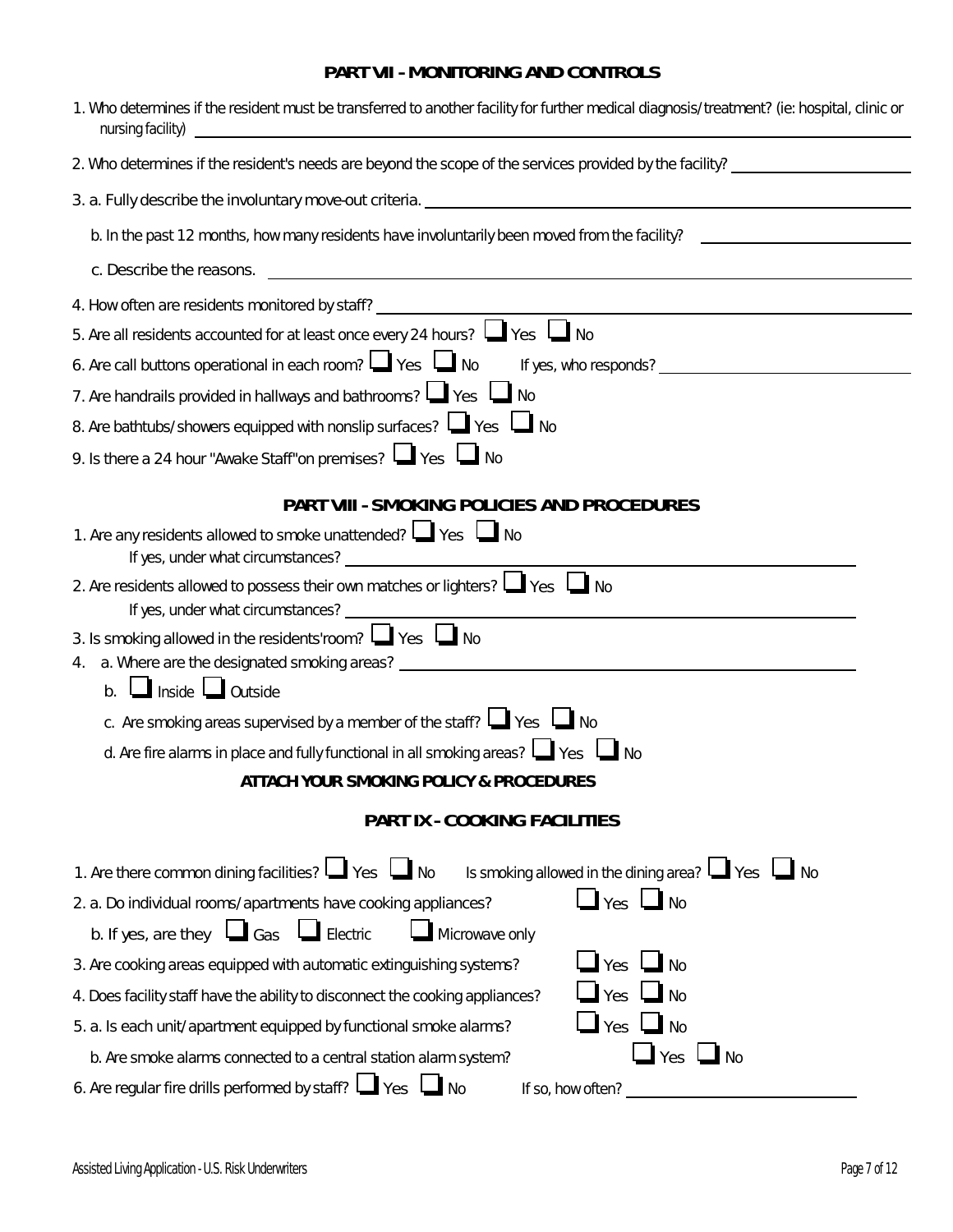|                                                                                                                                                                                                                                              | <b>PART X - TRANSPORTATION</b> |                                                                                   |
|----------------------------------------------------------------------------------------------------------------------------------------------------------------------------------------------------------------------------------------------|--------------------------------|-----------------------------------------------------------------------------------|
| 1. Does facility provide transportation to facility sponsored activities?<br>2. a. What percentage of residents own their own vehicles?                                                                                                      |                                | $\Box$ Yes $\Box$ No<br>%                                                         |
| b. Do you confirm residents have a valid drivers license?                                                                                                                                                                                    |                                | $\Box$ Yes $\Box$ No                                                              |
| c. Do you check MVR's?                                                                                                                                                                                                                       |                                | $\blacksquare$ Yes $\blacksquare$ No                                              |
| 3. a. Does the facility own or lease vans or other vehicles?                                                                                                                                                                                 |                                | $\Box$ Yes $\Box$ No                                                              |
| If yes, fully describe the use of these vehicles _______________________________<br>b. If the facility does not own any vehicles for the use of transporting residents, is this service contracted to a third party?<br>$\Box$ Yes $\Box$ No |                                | If yes, who assists residents into the contracted vehicles? _____________________ |
|                                                                                                                                                                                                                                              |                                |                                                                                   |
| 6. Do employees transport residents in their own automobiles?                                                                                                                                                                                |                                | $\frac{1}{\sqrt{2}}$ Yes $\frac{1}{\sqrt{2}}$ No                                  |
| 7. Are residents allowed to use public transportation unassisted and unattended? $\Box$ Yes $\Box$ No                                                                                                                                        |                                |                                                                                   |
|                                                                                                                                                                                                                                              |                                | PART XI - ALZHEIMERS/DEMENTIA OR MENTALLY IMPAIRED RESIDENTS                      |
| 1. Please check the most appropriate                                                                                                                                                                                                         |                                |                                                                                   |
| The entire facility is designed for Specialized Alzheimer's or Related Disorders                                                                                                                                                             |                                |                                                                                   |
| There is a Specialized Alzheimers Unit within the facility                                                                                                                                                                                   |                                |                                                                                   |
| There is no special Alzheimer's or Related Disorders Unit. Residents are integrated into the overall population.                                                                                                                             |                                |                                                                                   |
| 2. How are residents at risk for wandering screened? Check all that apply.                                                                                                                                                                   |                                |                                                                                   |
| Preadmission assessment                                                                                                                                                                                                                      |                                |                                                                                   |
| Elopement Risk Assessment completed on admission                                                                                                                                                                                             |                                |                                                                                   |
| Assessment completed $\Box$ quarterly $\Box$ annually $\Box$ other                                                                                                                                                                           |                                |                                                                                   |
| Staff reports wandering behavior to DON or Social Worker for follow up                                                                                                                                                                       |                                |                                                                                   |
| None of the above                                                                                                                                                                                                                            |                                |                                                                                   |
| 3. How are resident at risk for wandering protected by your staff? Check as applicable<br>a. Doors accessible to wandering residents are secured with a coded keypad for entry and exit<br>$\Box$ All<br>$\Box$ Some                         | $\Box$ None                    |                                                                                   |
| b. Exits are equipped with "WanderGuard" or a similar wander alert system                                                                                                                                                                    |                                |                                                                                   |
| $\Box$ All                                                                                                                                                                                                                                   | None<br>$\Box$ Some            |                                                                                   |
| c. Windows only open to a secure courtyard or other fenced area                                                                                                                                                                              |                                |                                                                                   |
| All                                                                                                                                                                                                                                          | Some<br>None                   |                                                                                   |
| d. Unsecured doors open to a secure courtyard or other fenced area                                                                                                                                                                           |                                |                                                                                   |
| All<br>e. Unsecured windows open to a secure courtyard or other fenced area                                                                                                                                                                  | Some<br>None                   |                                                                                   |
| All                                                                                                                                                                                                                                          | Some<br>None                   |                                                                                   |
| f.<br>Unattended doors have exit alarms that must be turned off                                                                                                                                                                              |                                |                                                                                   |
| at the door                                                                                                                                                                                                                                  |                                | from the nurses station or another remote location                                |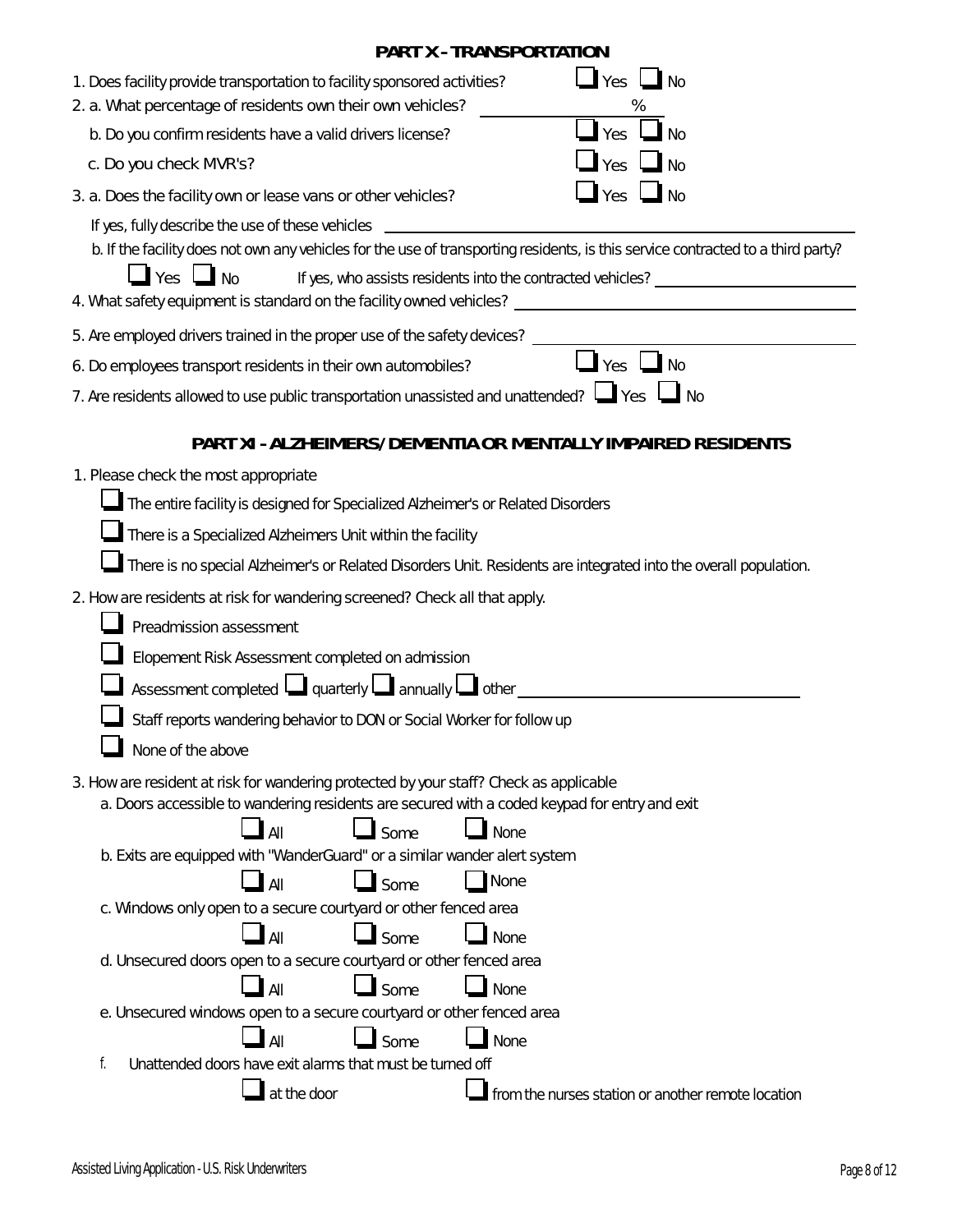| 4. If "Wander Guard" or similar alert system is used                                                                                                                                                                                                                             |
|----------------------------------------------------------------------------------------------------------------------------------------------------------------------------------------------------------------------------------------------------------------------------------|
| $\Box$ daily $\Box$ weekly $\Box$ monthly<br>a. The system is checked for defaults on what basis?                                                                                                                                                                                |
| b. A "dummy" bracelet is used by staff to check the system on what basis? $\Box$ daily $\Box$ weekly $\Box$ monthly                                                                                                                                                              |
| c. A system is in place to report malfunctioning bracelets and alarm defects<br>Yes $\Box$ No                                                                                                                                                                                    |
| d. Alternate methods are in place in the event of system failures<br>Yes $\Box$ No<br>e. Arm or ankle bands are checked for accurate activation, damage and                                                                                                                      |
| $\Box$ daily $\Box$ weekly $\Box$ monthly<br>proper fit on what basis?                                                                                                                                                                                                           |
| $\Box$ daily $\Box$ weekly $\Box$ monthly<br>Door alarms are checked for proper operation on what basis?<br>f.                                                                                                                                                                   |
| 5. Does the behavior management program include:                                                                                                                                                                                                                                 |
| $\Box_{\gamma_{\rm eS}} \Box_{\rm No}$<br>a. Behavior Management Programs are in place for individualized behavior?                                                                                                                                                              |
| $\Box$ Yes $\Box$ No<br>b. Activities Programs are individualized per resident?<br>times per week<br>d. Structured Activities are planned and conducted by a registered or certified staff member specifically trained for the residents<br>$\blacksquare$ Yes $\blacksquare$ No |
| 6. Physical and chemical restraints:                                                                                                                                                                                                                                             |
| $\Box$ $\gamma$ es<br>$\Box$ No                                                                                                                                                                                                                                                  |
| b. Physical restraints are currently in place for (enter number) _______________________ of residents<br>$\Box$ Yes<br>$\Box$ No<br>c. What type of physical restraints are used?                                                                                                |
| Lap buddies<br>Chest or vest restraints<br>Waist belts                                                                                                                                                                                                                           |
| Geri chairs<br>$\Box$ Side rails<br>$\blacksquare$ Lap trays                                                                                                                                                                                                                     |
|                                                                                                                                                                                                                                                                                  |
| d. Who authorizes the use of restraints?<br><u> 1980 - Jan Samuel Barbara, martin di sebagai personal di sebagai personal di sebagai personal di sebagai per</u>                                                                                                                 |
| e. Are any restraints applied while resident is in bed? $\Box$ Yes $\Box$ No                                                                                                                                                                                                     |
| 7. Elopement Management                                                                                                                                                                                                                                                          |
|                                                                                                                                                                                                                                                                                  |
| b. Number of elopements in past 12 months that resulted in injury to resident                                                                                                                                                                                                    |
| Number of elopements in past 12 months that resulted in death of resident<br>C.<br>Attach a copy of your incident reports for each of the missing resident/elopement incident(s)                                                                                                 |
| PART X11 - CONTRACTUAL AGREEMENTS                                                                                                                                                                                                                                                |
| 1. For all services provided for the residents of the facility, are some contracted to a home health care provider? ↓ Yes ↓ No<br>a. If yes, who does the contract run between<br>the facility and the provider<br>the individual resident and the provider                      |
| b. To what extent does the facility participate in the contractual agreement?                                                                                                                                                                                                    |
|                                                                                                                                                                                                                                                                                  |
|                                                                                                                                                                                                                                                                                  |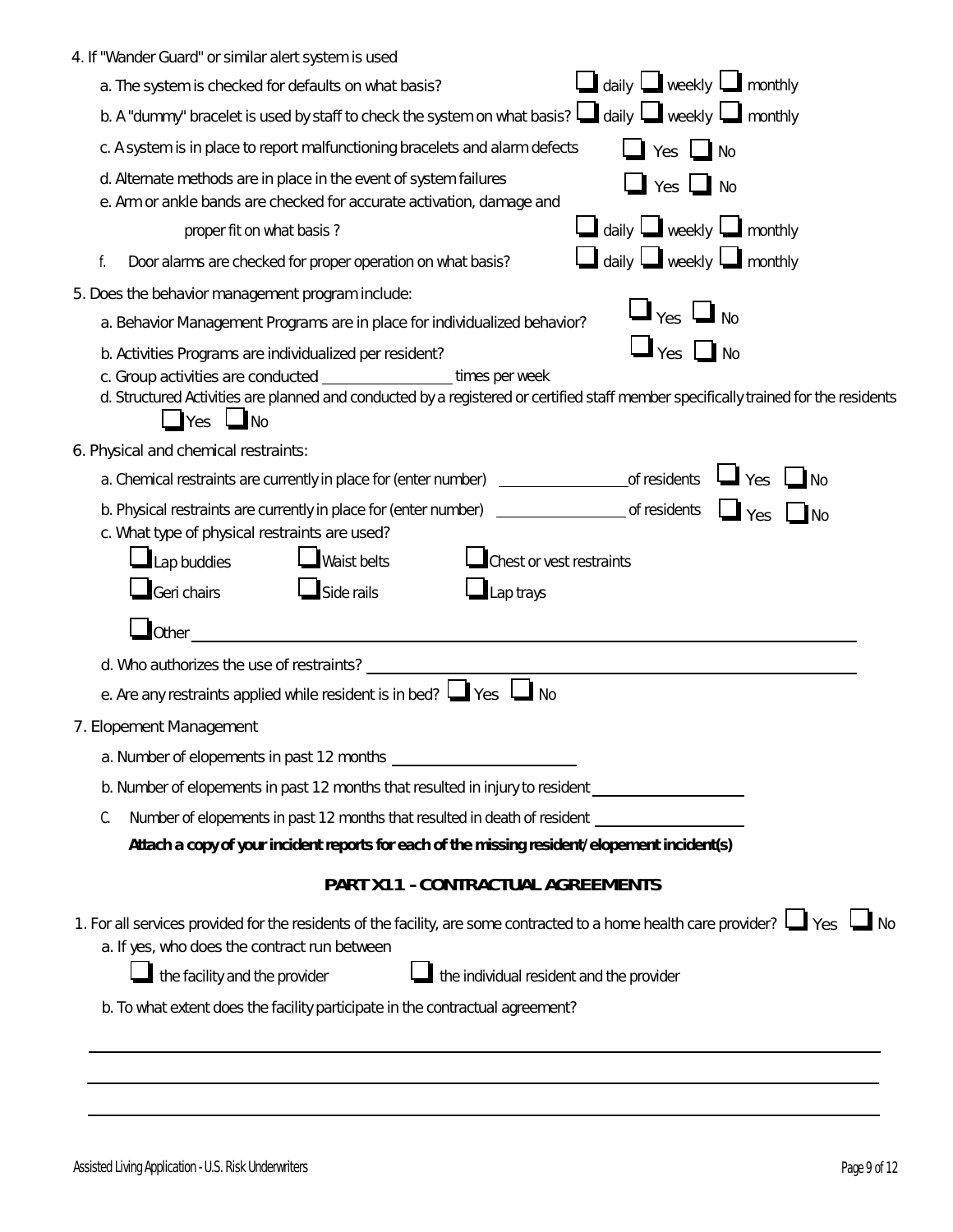c. Are contractual agreements entered into by the facility with any of the following?

| Area hospitals                                   |                        | Yes                  | <b>No</b>             |                                                                                                                                                                                                                                      |                   |
|--------------------------------------------------|------------------------|----------------------|-----------------------|--------------------------------------------------------------------------------------------------------------------------------------------------------------------------------------------------------------------------------------|-------------------|
| Nurses' Associations                             |                        | Yes                  | <b>No</b>             |                                                                                                                                                                                                                                      |                   |
| <b>Nursing Home</b>                              |                        |                      | $Yes \Box No$         |                                                                                                                                                                                                                                      |                   |
| Hospice                                          |                        | $\Box$ Yes $\Box$ No |                       |                                                                                                                                                                                                                                      |                   |
| 1. Is the applicant a:                           |                        | building owner       | $\blacksquare$ tenant | PART XIII - DESCRIPTION OF BUILDING<br>If multiple buildings, answer for each on a separate page<br><b>q</b> eneral lessee<br>2. Was the building originally designed and constructed for elder care occupancy? $\Box$ Yes $\Box$ No |                   |
| If no, what was the original building occupancy? |                        |                      |                       |                                                                                                                                                                                                                                      |                   |
|                                                  |                        |                      |                       | 3. Does this location meet all applicable NFPA life safety codes? $\Box$ Yes $\Box$ No                                                                                                                                               |                   |
| 4. Check areas where the following are located:  |                        |                      |                       |                                                                                                                                                                                                                                      |                   |
|                                                  |                        |                      |                       | <b>Smoke Detectors</b>                                                                                                                                                                                                               | <b>Sprinklers</b> |
|                                                  | None                   |                      |                       |                                                                                                                                                                                                                                      |                   |
|                                                  | <b>Entire facility</b> |                      |                       |                                                                                                                                                                                                                                      |                   |
|                                                  | Common areas           |                      |                       |                                                                                                                                                                                                                                      |                   |
|                                                  |                        |                      |                       |                                                                                                                                                                                                                                      |                   |

|                                                     | Common areas                                                            |                                                                                                                       |                                                       |  |
|-----------------------------------------------------|-------------------------------------------------------------------------|-----------------------------------------------------------------------------------------------------------------------|-------------------------------------------------------|--|
|                                                     | Hallways                                                                |                                                                                                                       | <u> 1989 - Johann Stein, fransk politik (f. 1989)</u> |  |
|                                                     | Residents rooms                                                         | <u> 1989 - Johann Barbara, martin amerikan basal dan berasal dalam basal dan berasal dalam basal dalam basal dala</u> |                                                       |  |
|                                                     |                                                                         |                                                                                                                       |                                                       |  |
|                                                     |                                                                         |                                                                                                                       |                                                       |  |
|                                                     | b. Who does it automatically contact?<br>Fire Department Nurses station | 5. a. Are smoke detectors hard wired to central station? $\Box$ Yes $\Box$ No                                         | Office                                                |  |
|                                                     |                                                                         |                                                                                                                       |                                                       |  |
|                                                     |                                                                         |                                                                                                                       |                                                       |  |
|                                                     |                                                                         |                                                                                                                       |                                                       |  |
|                                                     |                                                                         |                                                                                                                       |                                                       |  |
| d. Number of floors                                 |                                                                         |                                                                                                                       |                                                       |  |
| 7. Number of non ambulatory residents on each floor |                                                                         |                                                                                                                       |                                                       |  |
| $\begin{array}{c}\n 1st \end{array}$                |                                                                         |                                                                                                                       |                                                       |  |
|                                                     |                                                                         |                                                                                                                       |                                                       |  |
|                                                     |                                                                         |                                                                                                                       |                                                       |  |
| 9. Number of fire extinguishers                     |                                                                         |                                                                                                                       |                                                       |  |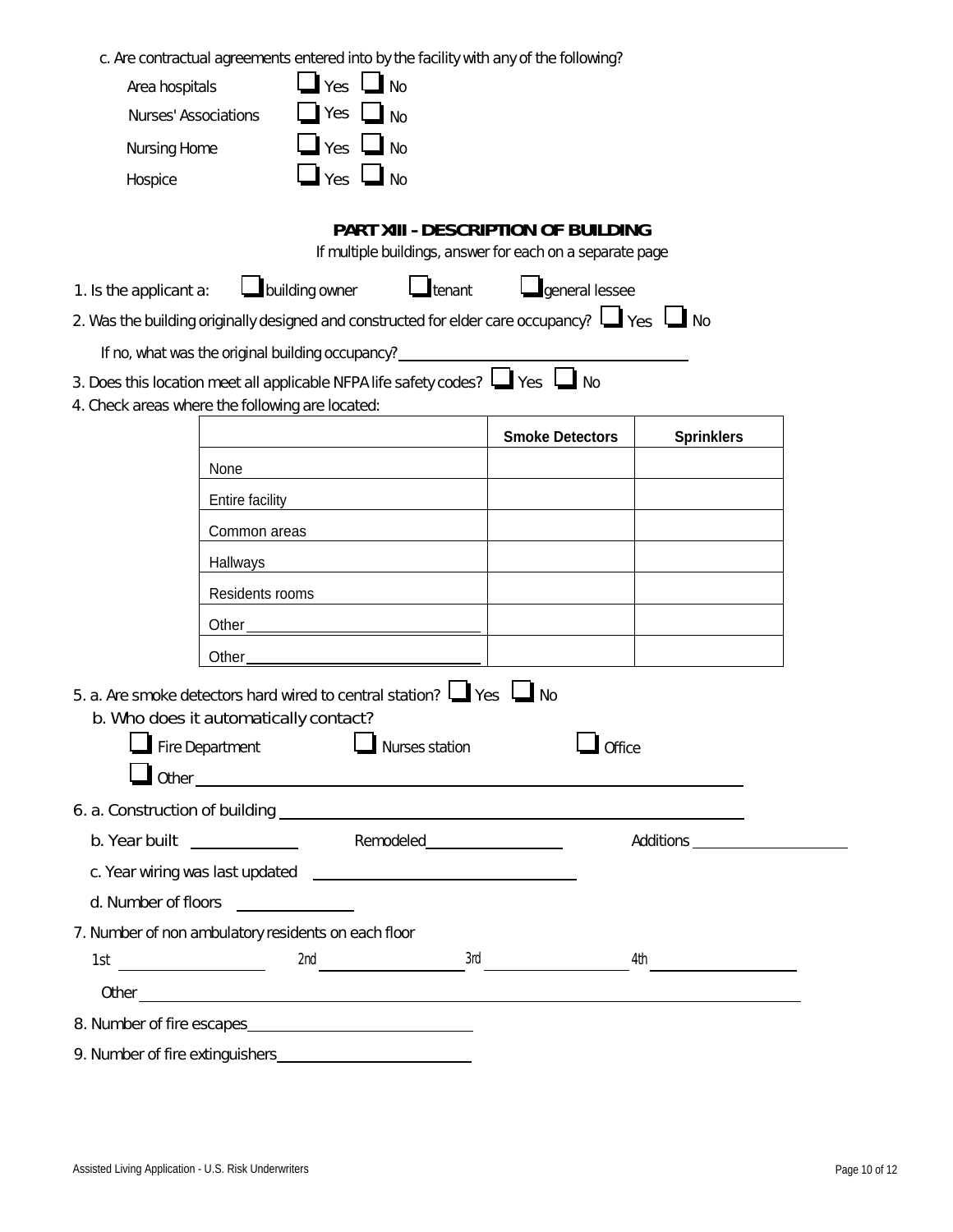# PART XIV - CURRENT INSURANCE

| 1. Does facility have Worker's Compensation coverage in force?                                                      | Yes                              | $\Box$ No |  |  |
|---------------------------------------------------------------------------------------------------------------------|----------------------------------|-----------|--|--|
| 2. a. Has facility had previous general liability AND professional liability insurance?                             | Yes                              |           |  |  |
|                                                                                                                     |                                  |           |  |  |
|                                                                                                                     |                                  |           |  |  |
| Occurrence Claims made<br>c. Is the current policy on a claims made or occurrence form?                             |                                  |           |  |  |
|                                                                                                                     |                                  |           |  |  |
| d. What is the expiring                                                                                             |                                  |           |  |  |
| Premium<br>$\frac{1}{2}$                                                                                            |                                  |           |  |  |
| Deductible                                                                                                          |                                  |           |  |  |
| Policy period                                                                                                       |                                  |           |  |  |
| 3. a. Does current policy provide coverage for physical/sexual abuse & molestation?                                 | $\Box$ Yes $\Box$ No             |           |  |  |
|                                                                                                                     |                                  |           |  |  |
| b. Was there a charge for this enhancement?                                                                         | $\mathbf{I}$ Yes $\mathbf{I}$ No |           |  |  |
| 4. Does current policy provide coverage for defense in addition to the limit of liability? $\Box$ punitive damages? |                                  |           |  |  |
| If yes, was there a charge for these enhancements?                                                                  | $\mathbf{I}$ Yes $\mathbf{I}$ No |           |  |  |
| 5. Is the current carrier offering renewal?                                                                         | $\Box$ Yes $\Box$ No             |           |  |  |
| If no, please attach a copy of the non renewal notice.                                                              |                                  |           |  |  |
| 6. If carrier is offering renewal, explain reason for submitting account to us                                      |                                  |           |  |  |

7. Please list the prior 5 years of professional liability insurance carriers, effective dates and policy numbers.

| <b>Effective Dates</b> | <b>Carrier</b> | <b>Policy Number</b> |
|------------------------|----------------|----------------------|
|                        |                |                      |
|                        |                |                      |
|                        |                |                      |
|                        |                |                      |
|                        |                |                      |